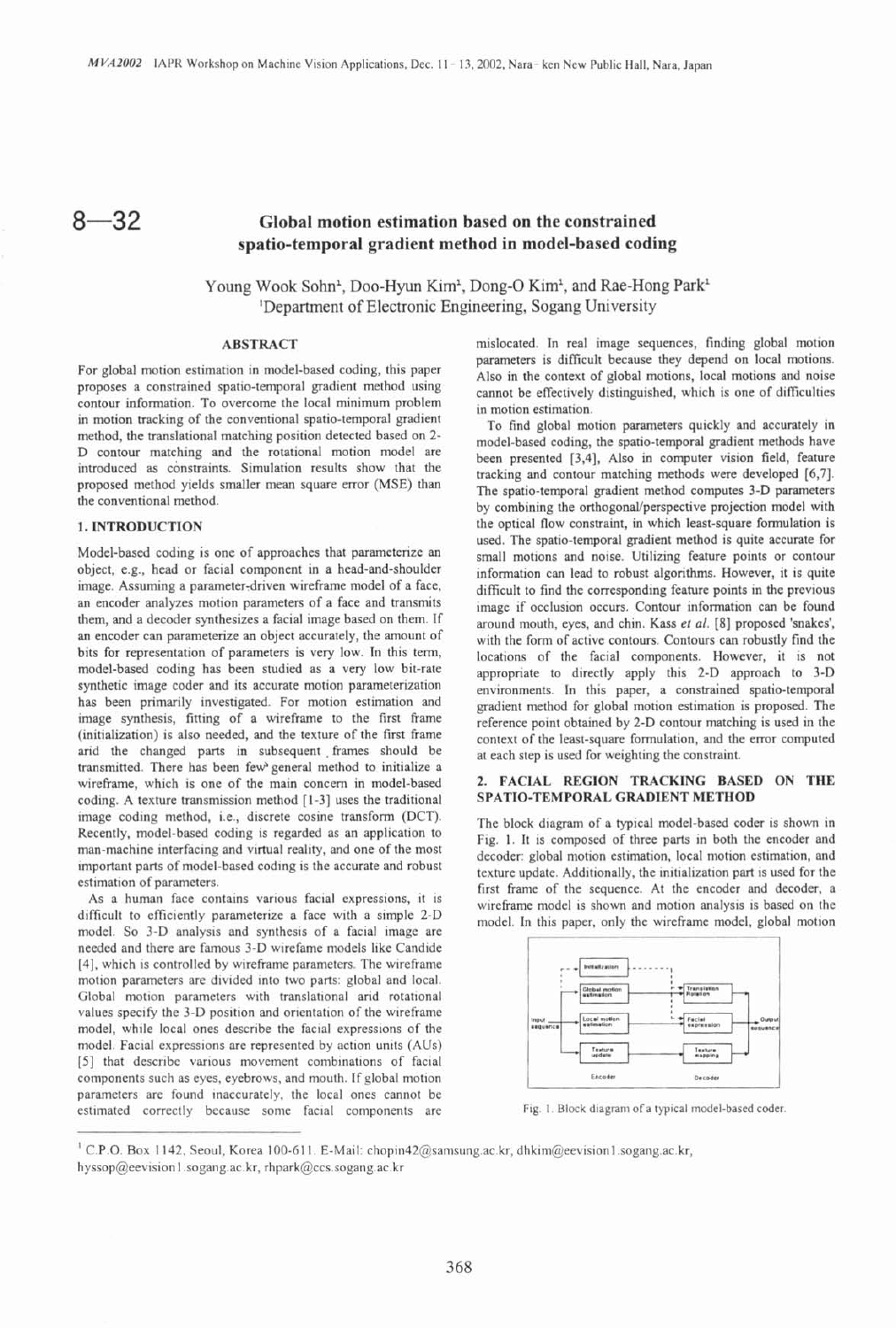analysis, and texture mapping are described. The main purpose of this paper is to estimate robust global motion parameters by neglecting any local motion parameters and texture update.

## **A.** Wireframe model

In model-based coding, it is assumed that a wireframe model is known at a transmitter and receiver. An example of a wireframe model is shown in Fig. 2(a), where the model is an approximate shape of a face. The position of the model is set by global parameters and its facial expression is controlled by local parameters that describe the movement of each facial component. Fig. 2(b) illustrates a wireframe showing local expression of opening the mouth. The model is constructed according to the shape in [3]. About 300 triangle patches are used in this model. If more triangles are used, the shape will be more accurate and natural, which increases the computational cost. Because a matching model is known, approximated depth information can be obtained from the wireframe model specified.

### B. Conventional spatio-temporal gradient method for global motion estimation

A conventional spatio-temporal gradient method is based on the following rigid-body assumption;

$$
I(x, y, t) = I(x + a, y + b, t + 1)
$$
 (1)

where  $I(x, y, t)$  and  $I(x, y, t+1)$  represent intensities of a pixel at  $(x, y)$  at time t and  $t+1$ , respectively, and a and b denote the translational motion along  $x$  and  $y$  axes, respectively.

The assumption signifies that the intensity of a pixel does not vary in time. Using Taylor series expansion and some rearrangements give the first-order optical flow constraint [9]

$$
I_x u + I_y v + I_t = 0 \tag{2}
$$

where  $I_x = \partial I(x,y,t)/\partial x$ ,  $I_y = \partial I(x,y,t)/\partial y$ , and  $I_t = \partial I(x,y,t)/\partial t$  represent derivatives of  $I(x, y, t)$  with respect to x, y, and t, respectively. Velocities along x and y directions are denoted by  $u=\partial x/\partial t$  and  $v=\partial y/\partial t$ , respectively, and  $(u,v)$  is referred to as a 2-D motion vector of a point. Derivatives  $I_x$ ,  $I_y$  and  $I_t$  in a digital image are approximated by  $I_x = I(x+1,y,t) - I(x,y,t)$ ,  $I_y = I(x+1,y,t) - I(x,y,t)$ , and  $I_i = I(x+1, y, t) - I(x, y, t)$ , respectively.

To obtain 3-D parameters, the 2-D motion vector  $(u, v)$  is described in terms of 3-D motion parameters. If an orthogonal projection model is used, x and y components of  $(u, v)$  at  $(x, y)$ ,

denoted by 
$$
u_{x,y}
$$
 and  $v_{x,y}$ , can be represented as  
\n
$$
u_{x,y} = w_z y - w_y z_{x,y} + T_x
$$
\n
$$
v_{x,y} = -w_z x + w_x z_{x,y} + T_y
$$
\n(3)

where  $w_x$ ,  $w_y$  and  $w_z$  are rotational parameters about the x, y, and  $z$  axes, respectively, and  $T<sub>x</sub>$  and  $T<sub>y</sub>$  are translational parameters along the **x** and y directions, respectively. Another unknown value  $Z_{x,y}$ , the depth information at  $(x,y)$  is obtained from the given wireframe model.

Inserting Eq. (3) into Eq. (2) yields [3]

$$
\begin{bmatrix}\n-z_{3x_{1}1}J_{31} & z_{3x_{2}1}J_{31} & x_{1}J_{31} - y_{1}J_{31} & I_{31} & I_{31} \\
-z_{3x_{2}2}J_{32} & z_{3x_{2}2}J_{33} & x_{2}J_{32} - y_{2}J_{32} & I_{32} & I_{32} \\
\vdots & \vdots & \vdots & \vdots & \vdots \\
-z_{3x_{3}3}J_{33} & z_{33}J_{34} & x_{3}J_{33} - y_{3}J_{33} & I_{33} & I_{33} \\
\vdots & \vdots & \vdots & \vdots & \vdots \\
-z_{3x_{3}3}J_{33} & z_{33}J_{34} & x_{3}J_{33} - y_{3}J_{33} & I_{33} & I_{33} \\
\end{bmatrix} = \begin{bmatrix}\nI_{n} \\
I_{n} \\
I_{n} \\
I_{n} \\
I_{n}\n\end{bmatrix}
$$
\n(4)



(a) **(b) Fig. 2.** Wireframe model: (a) facial wireframe, (b) facial wireframe with mouth open.

where N denotes the number of pixels considered, and  $I_{xn}$ ,  $I_{yn}$ and  $I_{in}$  represent  $I_{i}$ ,  $I_{v}$ , and  $I_{i}$  at the  $n^{th}$  point, respectively. Eq. (4) can be expressed, equivalently, in vector-matrix form

$$
AX = Y \tag{5}
$$

where A denotes an  $N \times 5$  matrix, X is a  $5 \times 1$  parameter vector, and  $Y$  represents an  $N \times 1$  temporal-gradient vector. Then the parameter vector X is expressed as

$$
X = (\mathbf{A}^T \mathbf{A})^{-1} \mathbf{A}^T Y \tag{6}
$$

where the superscript -1 denotes inverse operations.

Since this least-square method uses a number of samples in a facial area that contains various changes of expressions, a number of outliers may exist among the extracted samples. Sampling only in unchanged area of a face reduces the number of outliers, which is not easy practically. Or, outliers such as the pixels related to facial expression components or to noise must be rejected. Many methods have been presented. Li and Forchheimer used M-estimators to reject outliers [10], and Choi et *al.* [3] rejected outliers error values of which are greater than the average error. However these methods cannot guarantee that their solutions are global minima or at least they are good for the human visual system (HVS), which is the limitation of the conventional spatio-temporal gradient method. This approach is good at finding accurate motion parameters in the limited range (up to about 10 pixels), but after long sequence tracking, sometimes its results degrade greatly because its solution falls into local minima, resulting in deviated face boundary tracking. This case yields poor subjective evaluation though it produces relatively small MSE, compared with other tracking techniques. The MSE defined by

$$
MSE = \frac{1}{K} \frac{1}{L} \sum_{k=1}^{K} \sum_{l=1}^{L} (I(k,l) - I'(k,l))^2
$$

is minimized by the least-square method, where  $I(k,l)$  ( $I'(k,l)$ ) represents the original (synthesized) pixel intensity and the synthesized pixel intensity in  $K \times L$  area of interest that is smaller than the entire image size. Since Eqs. (1)-(4) correspond to modeling based on minimization of the MSE, this approach gives small MSE. But in long sequences, though the MSE is continuously minimized, filling in local minima may occur because of abrupt motions or large noise. Note that minimization of the MSE does not always lead to best solutions related to the HVS.

#### C. Synthesis of a facial image

After the model parameters are found, they are transmitted and the receiver synthesizes a facial image using them. Assuming that the texture of the first frame is already known at a receiver, each triangle patch in the model is plated with the texture information by means of the affine transfonn:

$$
\begin{bmatrix} x' \\ y' \end{bmatrix} = \begin{bmatrix} a_{11} & a_{12} & a_{11} \\ a_{21} & a_{22} & a_{22} \end{bmatrix} \begin{bmatrix} x & y & 1 \end{bmatrix}^T
$$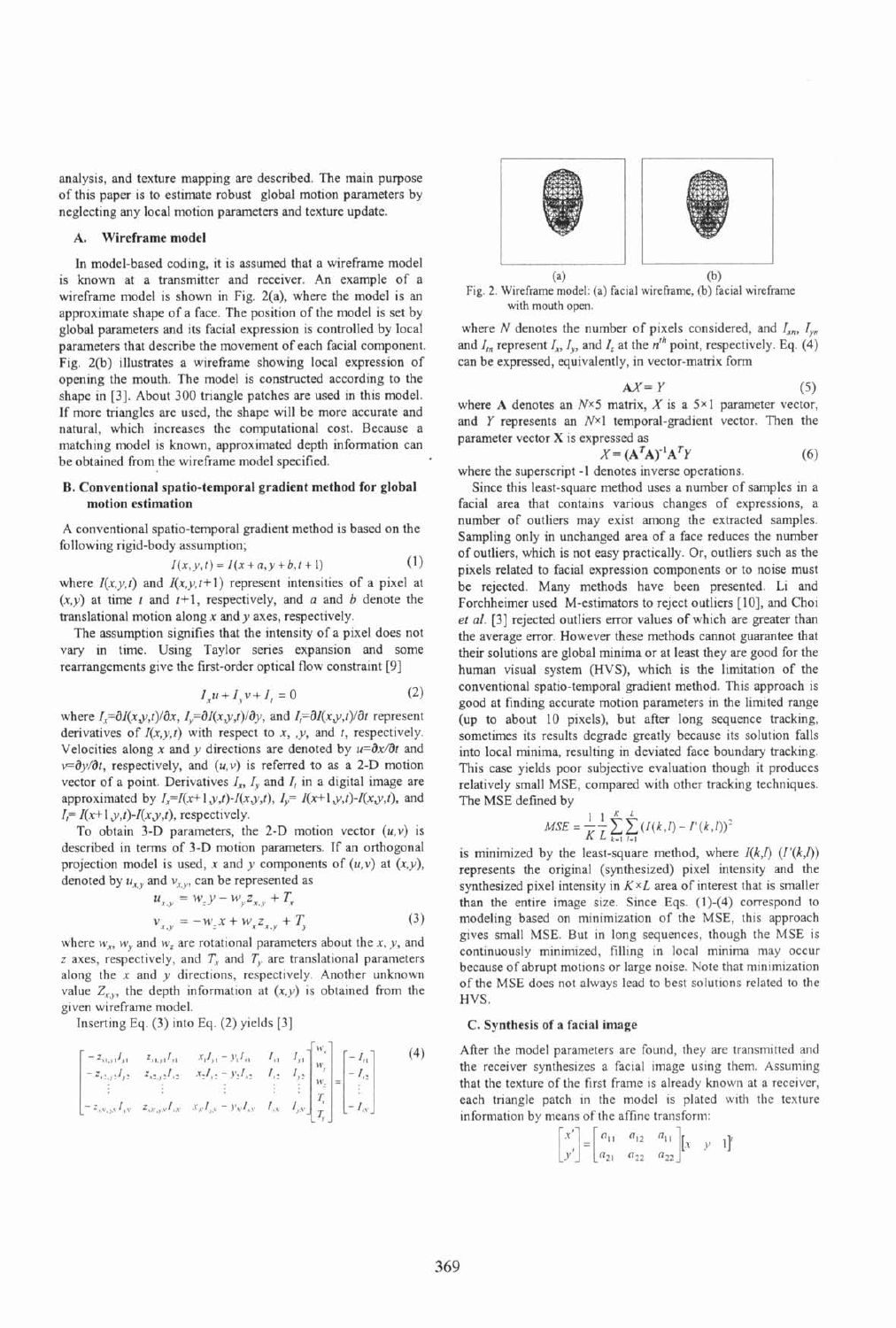where  $a_{ij}$ ,  $1 \le i \le 2$ ,  $1 \le j \le 3$ , denotes the affine transform coefficients, the superscript t means transposition, and  $(x,y)$   $((x',y'))$  signifies the original (transformed) position.

### 3. PROPOSED GLOBAL MOTION ESTIMATION

To overcome the local minimum problem, several numerical methods have been presented. One of them is simulated annealing that tries all possible positions gradually. It is a useful numerical method, however it requires a high computational complexity. In head tracking, some cues can be used to overcome the local minimum problem, without trying all possibilities. As mentioned before, some computer vision methods, i.e., feature tracking or contour matching, can approximately find the position of a head. Although it gives a larger MSE than the spatio-temporal gradient method, it produces reasonable results in terms of subjective performance related to the HVS. So the useful information from other approaches can be combined with the conventional spatiotemporal gradient method to avoid local minima. Some values obtained from other approaches are used as constraints in solving the least-squares formulation with a Lagrangian multiplier. Contour matching, based on the concept of 'snake' [8] is employed in the proposed algorithm. The **2-D** position that maximizes the contour energy  $E_{contour}$ , defined by

$$
E_{\text{conour}} = \int_{c} (E_{\text{line}} + E_{\text{edge}}) ds \tag{7}
$$

is used as the matching point of the contour, where the line energy  $E_{line} = I(x,y)$  and edge energy  $E_{edge} = |\nabla I(x,y)|^2$  are defined by the pixel intensity and the negative of the gradient magnitude square of  $I(x,y)$ , respectively, with the symbol  $\triangledown$  representing the gradient operation. In this paper, the contour consisting of chin boundaries of the wireframe model is used as the reference contour and the position that maximizes Eq. (7) is detected.

The 2-D (x,y) parameter of the wireframe model is detected by searching the matching point. This matching point detected can be denoted as the translational vector  $X_{\text{contour}} = [X_{\text{contour}}]$  of the reference contour.

Besides the translational vector  $X_{contour}$ , obtained from contour matching, another constraint for rotational parameters is assumed. In long sequence tracking, rotational parameters may change about three axes. But after a while, in most cases, rotational parameters return to the values that represent the frontal directions with all the rotational parameters equal to zeros. So this assumption is modeled and also used as an additional constraint. This modeling can be constructed in terms of the rotational vector  $X_{rotation}$  expressed as  $X_{rotation}=[0\;0\;0]'$ . If the constraint parameter vector  $X_c = \left[X_{rotation}X_{contour}\right]^T$  is used, the Fig. constrained least-squares equation fur the constrained cost inction  $J_c$  with a Lagrangian multiplier  $\alpha$  can be expressed as<br>  $J_c(X) = ||AX-Y||^2 + \alpha ||TX-X_c||^2$  (8)

$$
V_c(X) = ||AX - Y||^2 + \alpha ||TX - X_c||^2
$$
 (8)

where  $\| \cdot \|$  represents a norm of a vector. The nondiagonal components in the matrix T denote the dependency between a pair of parameters, which are set to zeros in our experiments. The constraint parameter vector  $X_c$  consists of the translational parameter vector  $X_{contour}$ , obtained from 2-D contour matching and rotational parameter vector  $X_{rotation}$  by the rotational model. As  $\alpha$  increases, the solution of Eq. (8) becomes closer to that solely determined by the constraint. In experiments,  $\alpha$  is set to 100. The matrix T and the constraint parameter vector  $X_c$  are expressed as

$$
\mathbf{T} = \begin{bmatrix} t_{11} & t_{12} & t_{13} & t_{14} & t_{15} \\ t_{21} & t_{22} & t_{23} & t_{24} & t_{25} \\ t_{31} & t_{32} & t_{33} & t_{34} & t_{35} \\ t_{41} & t_{42} & t_{43} & t_{44} & t_{45} \\ t_{51} & t_{52} & t_{53} & t_{54} & t_{55} \end{bmatrix},
$$

 $X_c = \begin{bmatrix} X_{rotation} & X_{conv} \end{bmatrix} = \begin{bmatrix} 0 & 0 & 0 & x_{rotation} & y_{conour} \end{bmatrix}$ where  $T$  is set to the 5×5 identity matrix  $I_5$  in experiments.

Differentiation of Eq.  $(8)$  with respect to  $X$  and setting to zero gives

 $X=(\mathbf{A}^T\mathbf{A}+\alpha\mathbf{T}^T\mathbf{T})^{-1}(\mathbf{A}^T Y+\alpha\mathbf{T}^T X_c).$  (9)

Note that the minimum MSE criterion sometimes yields the solution that is not desirable in terms of subjective evaluation. If the face part of the wireframe model tracked by the conventional least-squares method is significantly misaligned, it is deairable to discard that solution and **try** to escape the local minimum point. In the proposed algorithm, iterative weighting is employed to strongly constrain against the local minima. A weighting coefficient  $e_k$  is determined in terms of the average squared error computed at the  $k<sup>th</sup>$  iteration:

$$
e_k = \beta \left\| \mathbf{A} X^k - Y \right\|^2 / N \tag{10}
$$

where  $X^*$  denotes the parameter vector computed by Eq.  $(9)$  at the  $k<sup>th</sup>$  iteration and  $\beta$  is a constant set to 200 in experiments.

Applying this weighting coefficient to the constraint term gives the weighted cost function *J,* defined by

$$
J_w(X) = ||AX - Y||^2 - \alpha e_k ||TX - X_c||^2
$$
 (11)

and it gives the solution:  
\n
$$
\chi = (A^T A + \alpha e_k T^T T)^{-1} (A^T Y + \alpha e_k T^T X_c).
$$
\n(12)

# 4. EXPERIMENTAL RESULTS

The 288x352 Miss America image sequence consisting of 150 frames is used in experiments. The first frame of the test sequence is shown in Fig. 3. The performance of the proposed method is compared with that of the conventional spatiotemporal gradient method [3] in terns of the MSE. In tracking the sequence, five iterations are performed for both methods. Note that only global motions are estimated and local motion (facial expressions) analysis is not considered here. Local motions are considered as noise and the corresponding pixels are regarded as outliers and rejected. Outliers are rejected in both methods if their error values are greater than the average error [3]. The initial position of the wireframe is fitted manually and an example of initial setting is shown in Fig. 4.

Fig. 5 shows the MSE as a function of the frame number by the conventional spatio-gradient method and the proposed method. In some frames, the MSE of the proposed method is smaller than that of the conventional method. The MSE values by both methods are almost the same in the frames of which MSEs are relatively small. In Eq. (12), large weighting is employed as constraints for the case in which the error in Eq. (10) from the previous iteration is relatively large. In the frames that produce a relatively large MSE, e.g., larger than 20, the proposed method reduces the MSE value by imposing the constraint greatly. But in some frames, the MSE by the proposed method is larger than that of the conventional method, where the contour information does not lead to accurate matching.

A tradeoff exists between the MSE and subjective evaluation: MSE values can be quantitatively computed while there is no